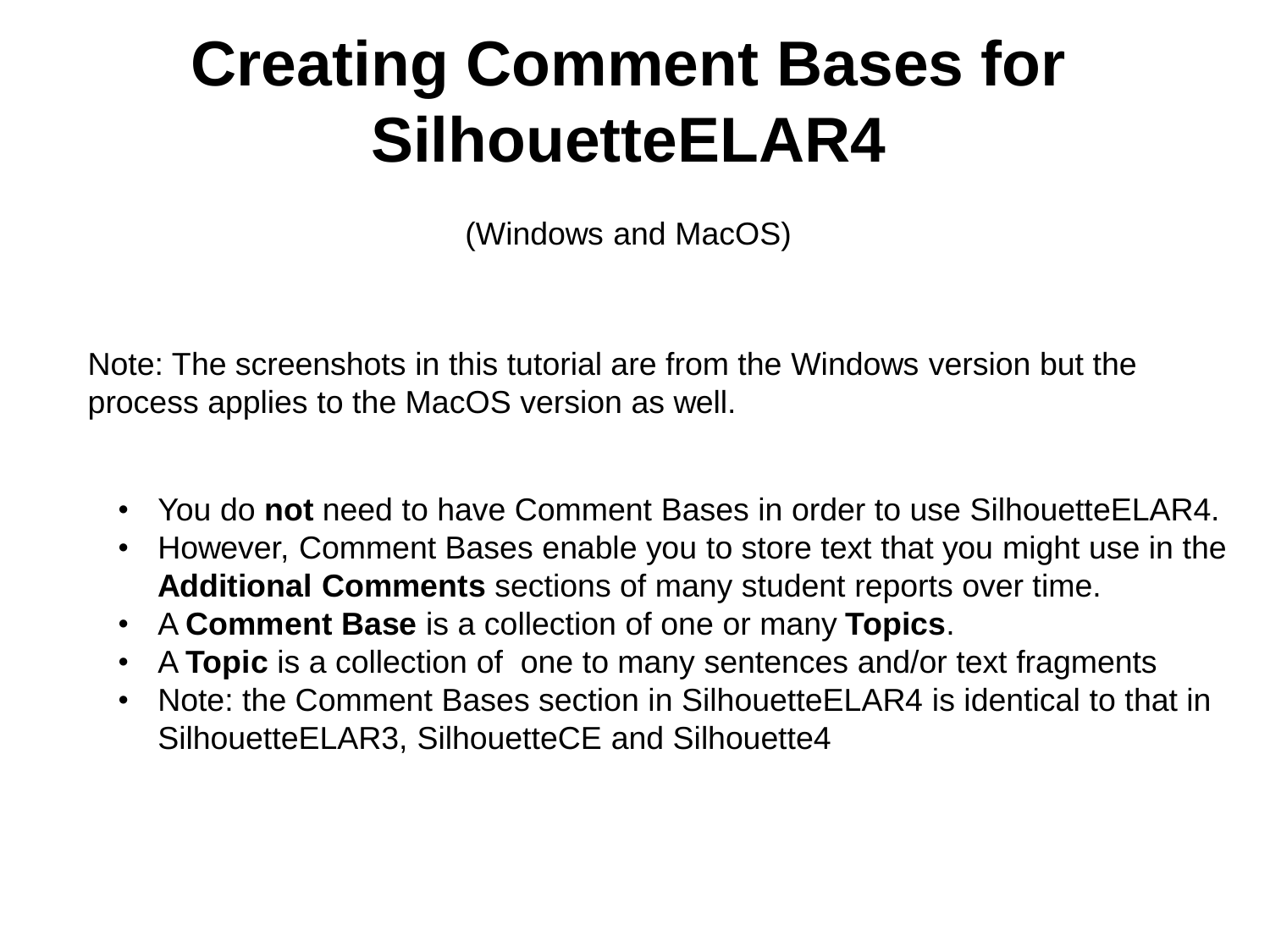## Click on **Comment Bases**



No On-Line Update Available.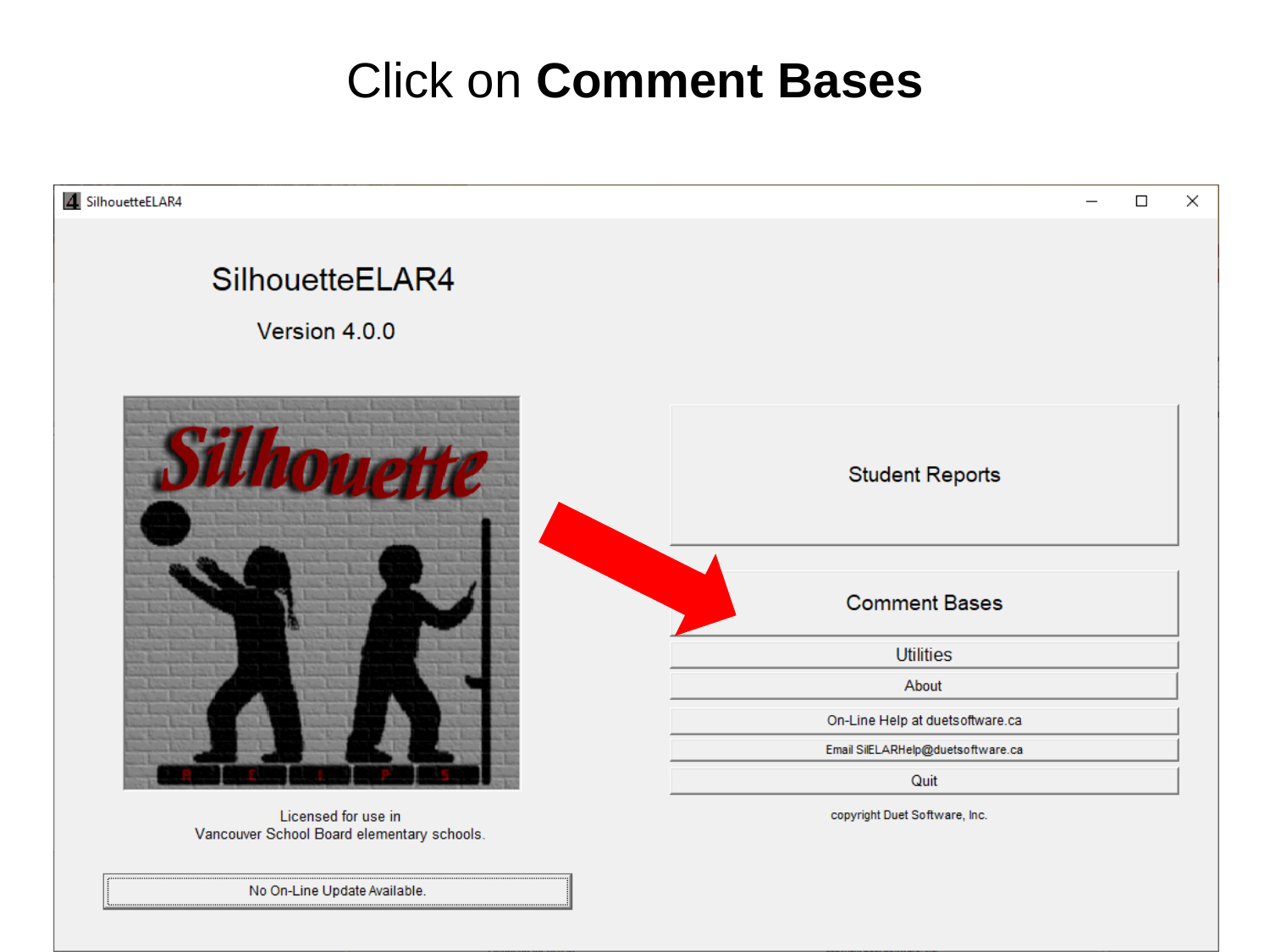## Click on **Create a New Comment Base**

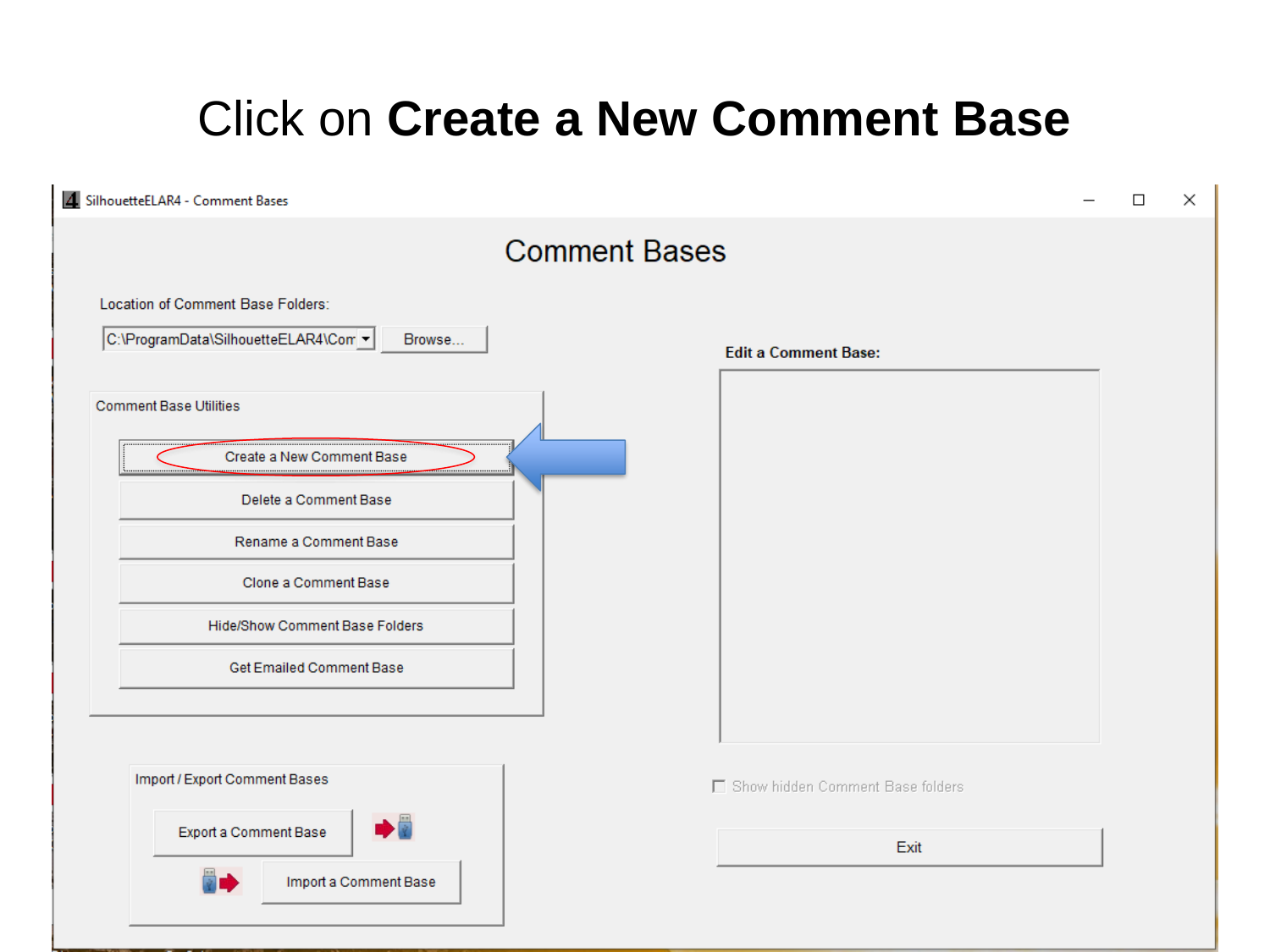## 1. Enter a name for your comment base 2. Click **Create New Base**

| SilhouetteELAR4 - Comment Bases                                           |                                                                        |                                                                      | $\Box$ | $\times$ |
|---------------------------------------------------------------------------|------------------------------------------------------------------------|----------------------------------------------------------------------|--------|----------|
|                                                                           |                                                                        | <b>Comment Bases</b>                                                 |        |          |
| Location of Comment Base Folders:<br>C:\ProgramData\SilhouetteELAR4\Com ▼ | Browse                                                                 | <b>Edit a Comment Base:</b>                                          |        |          |
|                                                                           |                                                                        |                                                                      |        |          |
| <b>Comment Base Utilities</b>                                             | <b>Comment Base Utilitity</b>                                          |                                                                      |        |          |
| Create a I                                                                | <b>Create a New Comment Base</b>                                       |                                                                      |        |          |
| Delete                                                                    | Path: C:\ProgramData\SilhouetteELAR4\Comments<br><b>Comment Bases:</b> | The name of your new Comment<br>Base must be different from names of |        |          |
| Rename                                                                    |                                                                        | all the other Comment Bases.                                         |        |          |
|                                                                           | Max length = 30 alphanumeric<br>characters and spaces<br>Clone         |                                                                      |        |          |
| Hide/Show C                                                               |                                                                        |                                                                      |        |          |
| <b>Get Emai</b>                                                           | Enter new name:                                                        | $\mathcal{D}$<br><b>Create New Base</b>                              |        |          |
|                                                                           | Jones ELAR comments                                                    | Cancel                                                               |        |          |
|                                                                           |                                                                        |                                                                      |        |          |
| Import / Export Comment Bases                                             |                                                                        | □ Show hidden Comment Base folders                                   |        |          |
| Export a Comment Base                                                     |                                                                        | Exit                                                                 |        |          |
|                                                                           | Import a Comment Base                                                  |                                                                      |        |          |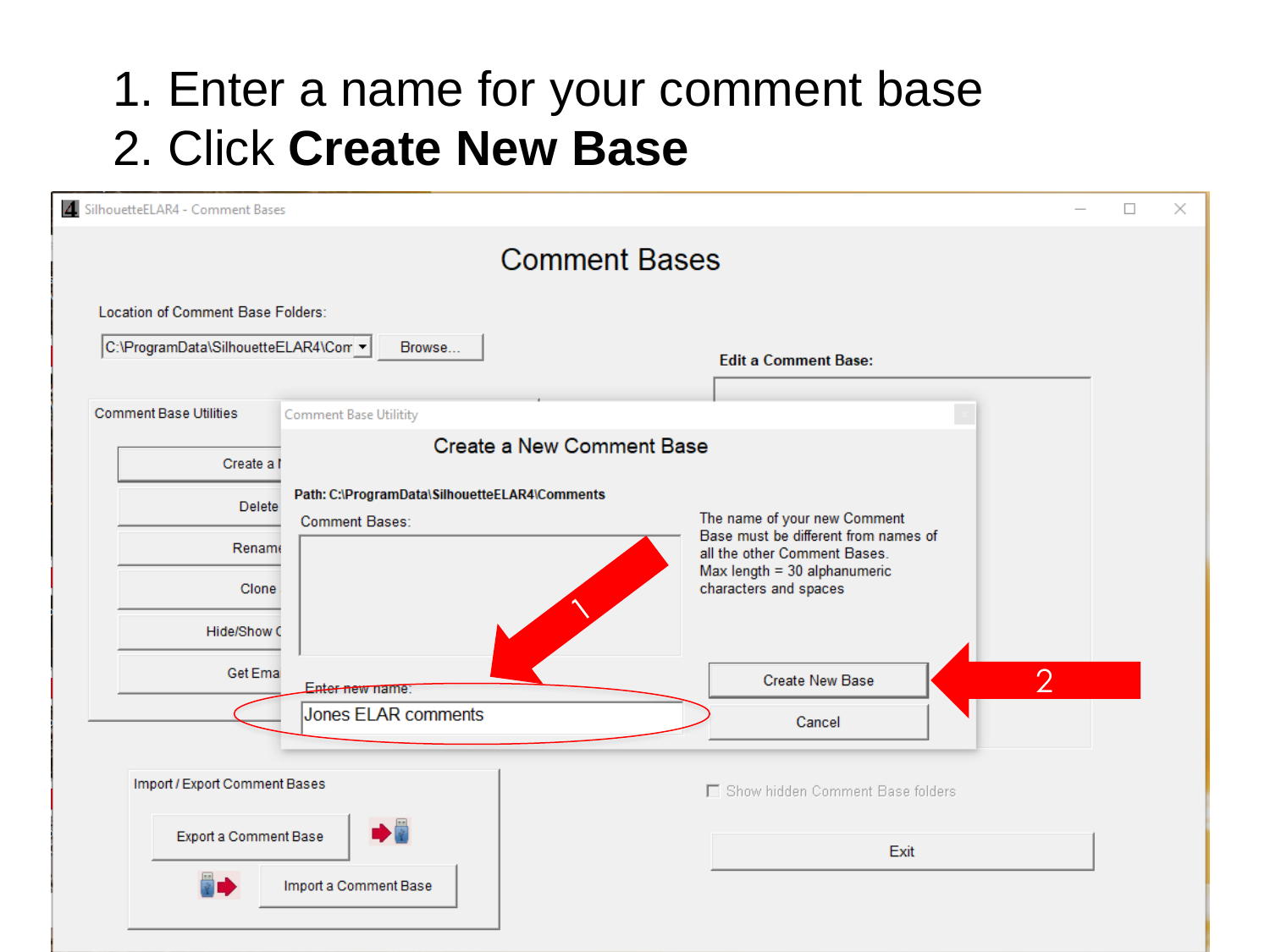## Click on the name of the comment base that you created.

| 4 SilhouetteELAR4 - Comment Bases                                                                                                                                                                         |                                                    | × |
|-----------------------------------------------------------------------------------------------------------------------------------------------------------------------------------------------------------|----------------------------------------------------|---|
|                                                                                                                                                                                                           | <b>Comment Bases</b>                               |   |
| Location of Comment Base Folders:<br>C:\ProgramData\SilhouetteELAR4\Com v<br>Browse                                                                                                                       | <b>Edit a Comment Base:</b><br>Jones ELAR comments |   |
| <b>Comment Base Utilities</b><br>Create a New Comment Base<br>Delete a Comment Base<br>Rename a Comment Base<br>Clone a Comment Base<br><b>Hide/Show Comment Base Folders</b><br>Get Emailed Comment Base |                                                    |   |
| Import / Export Comment Bases                                                                                                                                                                             | □ Show hidden Comment Base folders                 |   |
| Export a Comment Base<br>Import a Comment Base                                                                                                                                                            | Exit                                               |   |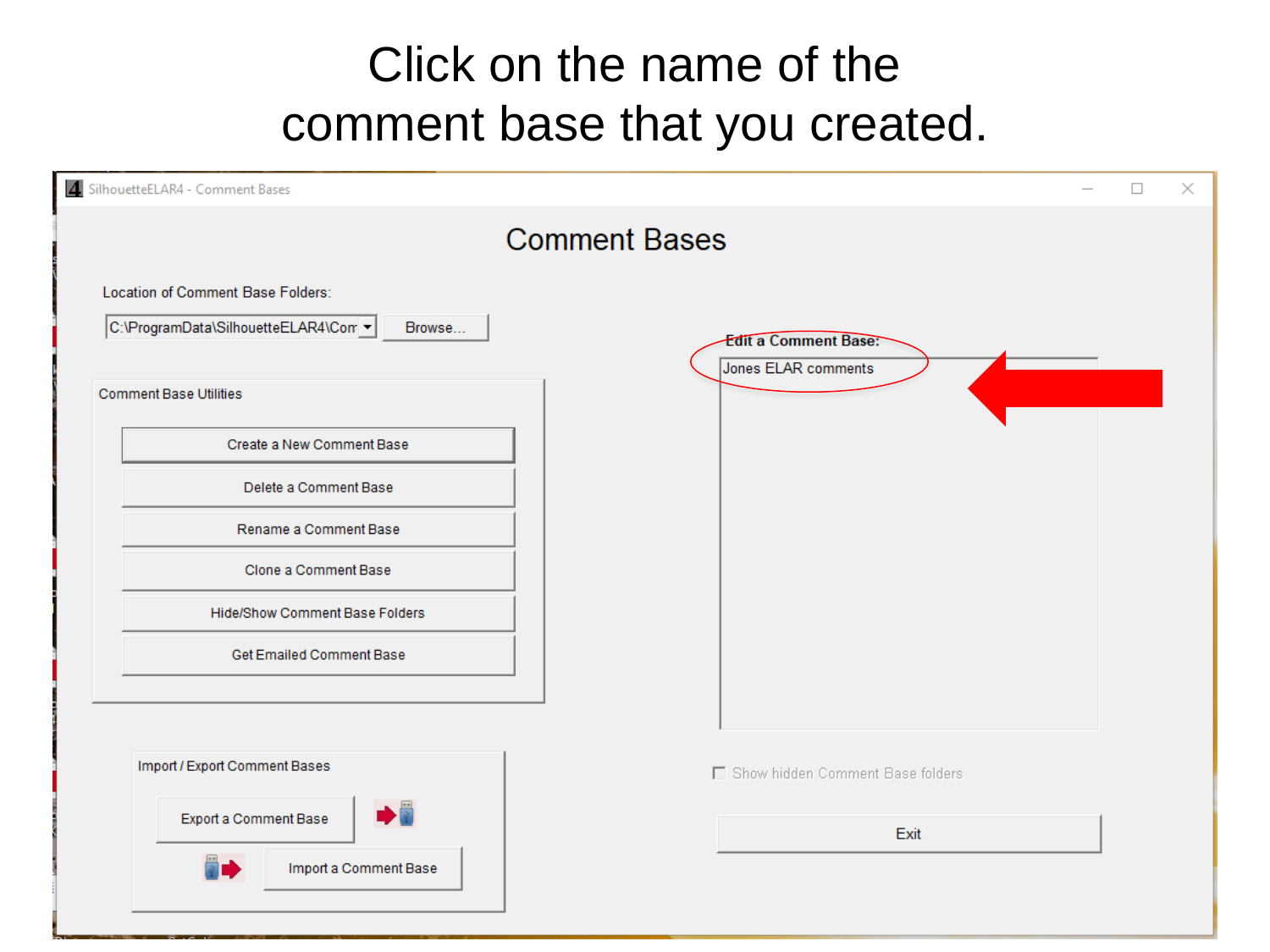#### 1. Click **Create a New Topic** 2. Type in a topic or subject 3. Click **OK**

4 SilhouetteELAR4 - Edit Comment Base

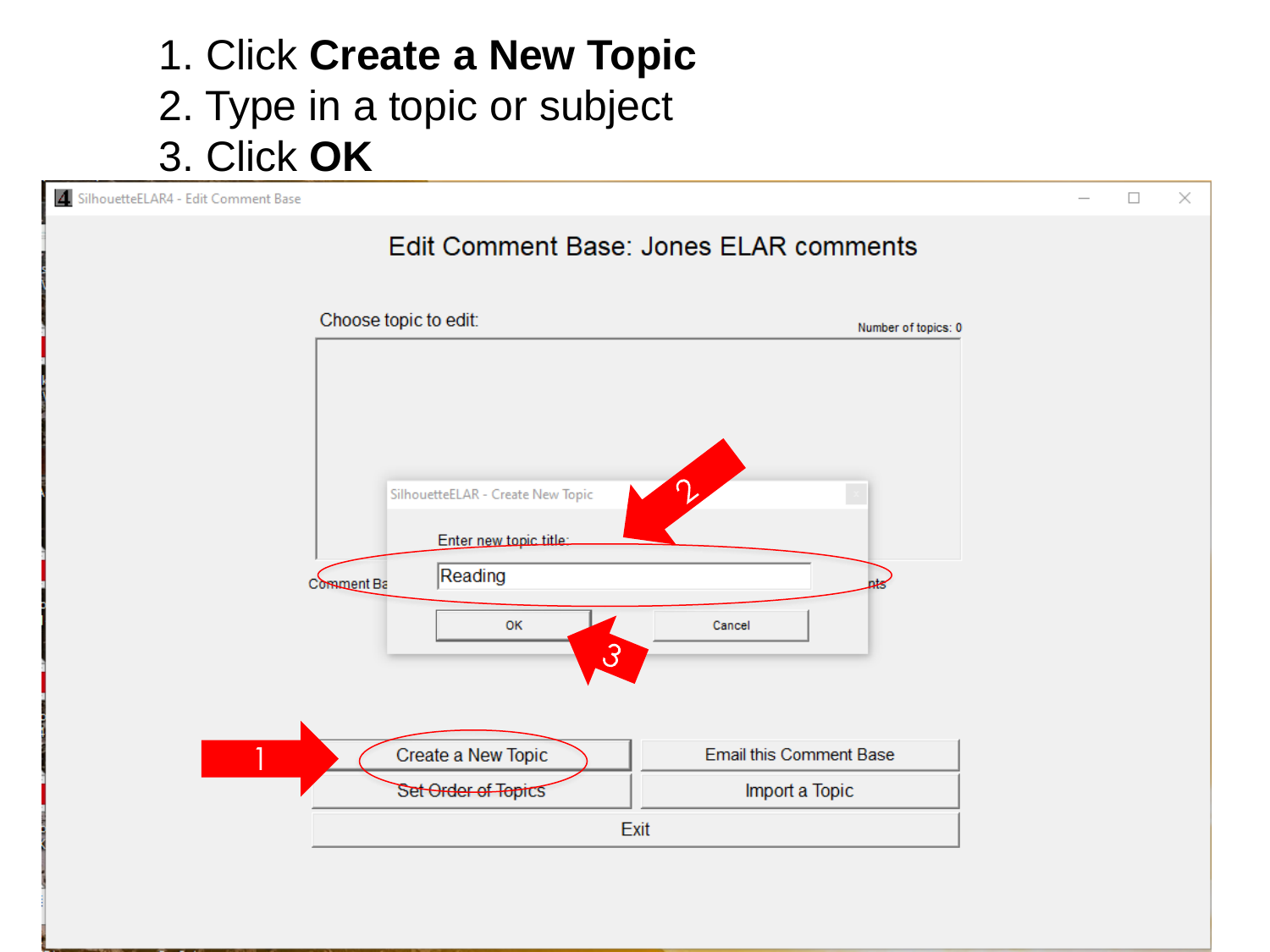#### Click on the topic / subject you created

| 4. SilhouetteELAR4 - Edit Comment Base |                                                                                    |                                        | п | $\times$ |
|----------------------------------------|------------------------------------------------------------------------------------|----------------------------------------|---|----------|
|                                        |                                                                                    | Edit Comment Base: Jones ELAR comments |   |          |
|                                        | Choose topic to edit:<br>Reading                                                   | Number of topics: 1                    |   |          |
|                                        | Comment Base location: C:\ProgramData\SilhouetteELAR4\Comments\Jones ELAR comments |                                        |   |          |
|                                        |                                                                                    |                                        |   |          |
|                                        | Create a New Topic                                                                 | <b>Email this Comment Base</b>         |   |          |
|                                        | Set Order of Topics                                                                | Import a Topic                         |   |          |
|                                        |                                                                                    | Exit                                   |   |          |
|                                        |                                                                                    |                                        |   |          |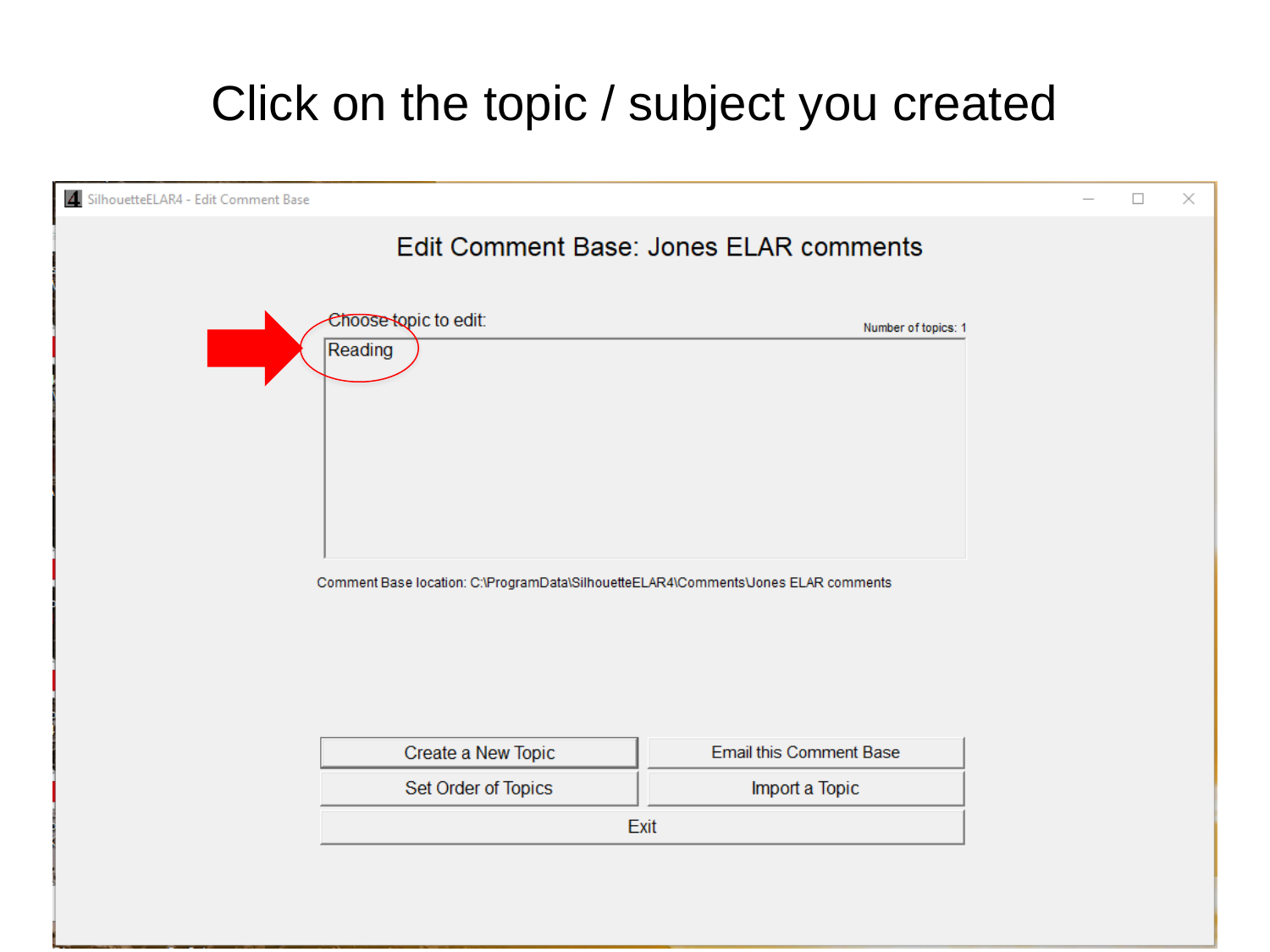- 1. Type in your comments
- 2. You can choose to use the **Special Text Inserts**
- 3. When done, click on **Save Changes**, then **Exit**

Later, return and explore the many features available in this window.

| 4 Edit Comment Base: Jones ELAR comments Topic: Reading |                                                               |                                                                                                                                        | □                 | $\times$ |  |
|---------------------------------------------------------|---------------------------------------------------------------|----------------------------------------------------------------------------------------------------------------------------------------|-------------------|----------|--|
|                                                         |                                                               | <b>Edit Topic: Reading</b>                                                                                                             |                   |          |  |
|                                                         |                                                               |                                                                                                                                        |                   |          |  |
|                                                         |                                                               | Left-click=select text Right-click=select and ready to edit Tab/F4/F9=toggle F5=delete line F8=insert new line F7=add new line at end  |                   |          |  |
|                                                         |                                                               | 0001. [name] has been receiving additional support in LAnguage Arts.                                                                   |                   |          |  |
|                                                         |                                                               |                                                                                                                                        |                   |          |  |
|                                                         |                                                               |                                                                                                                                        |                   |          |  |
|                                                         |                                                               |                                                                                                                                        |                   |          |  |
|                                                         |                                                               |                                                                                                                                        |                   |          |  |
|                                                         |                                                               |                                                                                                                                        |                   |          |  |
|                                                         |                                                               |                                                                                                                                        |                   |          |  |
|                                                         |                                                               |                                                                                                                                        |                   |          |  |
|                                                         |                                                               |                                                                                                                                        |                   |          |  |
|                                                         |                                                               |                                                                                                                                        |                   |          |  |
|                                                         |                                                               |                                                                                                                                        |                   |          |  |
|                                                         |                                                               |                                                                                                                                        |                   |          |  |
|                                                         |                                                               | Comment Edit Area: Tab/F4/F9=Toggle Enter=next line Shift-Enter=previous line F5=delete line F8=insert new line F7=add new line at end |                   |          |  |
|                                                         |                                                               | 1 [name] has been receiving additional support in LAnguage Arts.                                                                       |                   |          |  |
|                                                         |                                                               |                                                                                                                                        |                   |          |  |
|                                                         |                                                               |                                                                                                                                        |                   |          |  |
| Number of comments:1                                    |                                                               | <b>Special Text Inserts</b><br>3<br>Save Changes, then Exit<br>[name]<br>$\hat{\phantom{a}}$                                           |                   |          |  |
| <b>Thesaurus</b>                                        | <b>Check Spelling</b>                                         | he/she<br>Save Changes<br>his/her                                                                                                      | Multi Delete Mode |          |  |
|                                                         |                                                               | He/She<br>Exit<br>His/Her<br>v                                                                                                         | Multi Move Mode   |          |  |
|                                                         | <b>Topic Utilities</b><br>$\nabla$ add bullets with new lines |                                                                                                                                        |                   |          |  |